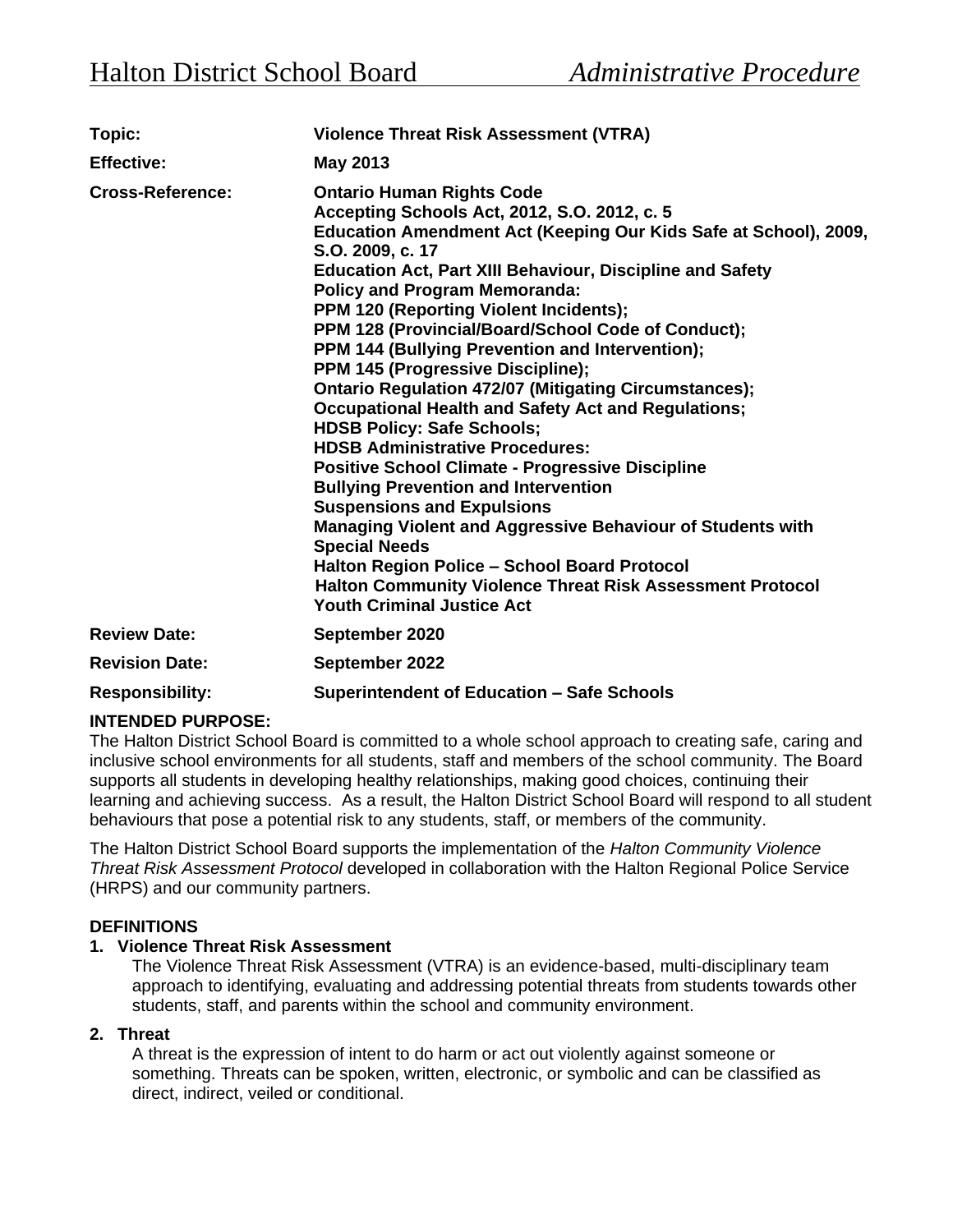**3. Halton Community Violence Threat Risk Assessment Protocol and Operating Guide.**

The *Halton Community Violence Threat Risk Assessment (VTRA) Protocol* and *Operating Guide* are tools intended to be used by and guide the work of VTRA team members in their response to violent and/or threatening behaviours made by a student(s). The *Operating Guide* details the three stages of the assessment outlining actions and procedures specific to documentation and communication of information with appropriate parties.

# **4. Violence Threat Risk Assessment Team (VTRA Core Team)**

Each school will ensure it has the means to implement a multi-disciplinary VTRA team, which consists of a VTRA trained and certified Principal/Vice Principal, School Social Worker, and Halton Regional Police Service personnel.

In the HDSB, Safe Schools Social Workers are consulted, attend, and facilitate all VTRAsas members of the VTRA Core Team.

Other staff [e.g., Special Education Resource Teacher (SERT), teachers who know the student well, Child and Youth Counsellor (CYC)] may be asked to support the work of the team at the discretion of the Principal. Community partners (e.g., CAS, ROCK, ADAPT, etc.) may also be invited to be part of the VTRA process, particularly if they have a history of involvement with the student.

Only VTRA certified members of the Core Team are able to make final decisions as to level of risk, recommendations for next steps, and sign off on the Risk Management Plan.

# **ROLES**

## **1. Superintendent of Education Responsible for Safe Schools**

The Superintendent shall:

- a) Support the implementation of current practices for a common understanding of the nature of threat assessment and related protocols and procedures through Level 1 and Level 2 VTRA and other related Safe Schools training of Principals, Vice Principals, Social Workers, CYCs, and other staff as deemed appropriate.
- b) Ensure Level 1 certification training is provided each school year for new administrators, Social Workers, and CYCs and/or those not yet trained and certified. Administrators, Social Workers, and CYCs may be required to attend further VTRA training as needed. As Level 1 VTRA certification is mandatory for all HDSB Principals, Vice Principals, Social Workers, and CYCs, maintaining an accurate list detailing the training of identified Board staff is essential.
- c) Ensure Safe Schools Personnel obtain and maintain Level 3 certification as well as Traumatic Event Systems (TES) training as per VTRA Protocol requirements.
- d) Maintain a secure file at the J.W. Singleton Centre to store all completed Violence Threat Risk Assessments.
- e) Ensure the current Fair Notice letter regarding the Violence Threat Risk Assessment Protocol and associated practices and processes is communicated annually and directly to all HDSB families.

# **2. Principal or Designate**

The Principal shall:

- a) Ensure all threat assessments are carried out in accordance with the *Halton Community Violence Threat Risk Assessment Protocol* and the associated *Operating Guide*.
- b) Establish and maintain a School Violence Threat Risk Assessment Team as required in the *Halton Community Violence Threat Assessment* Protocol.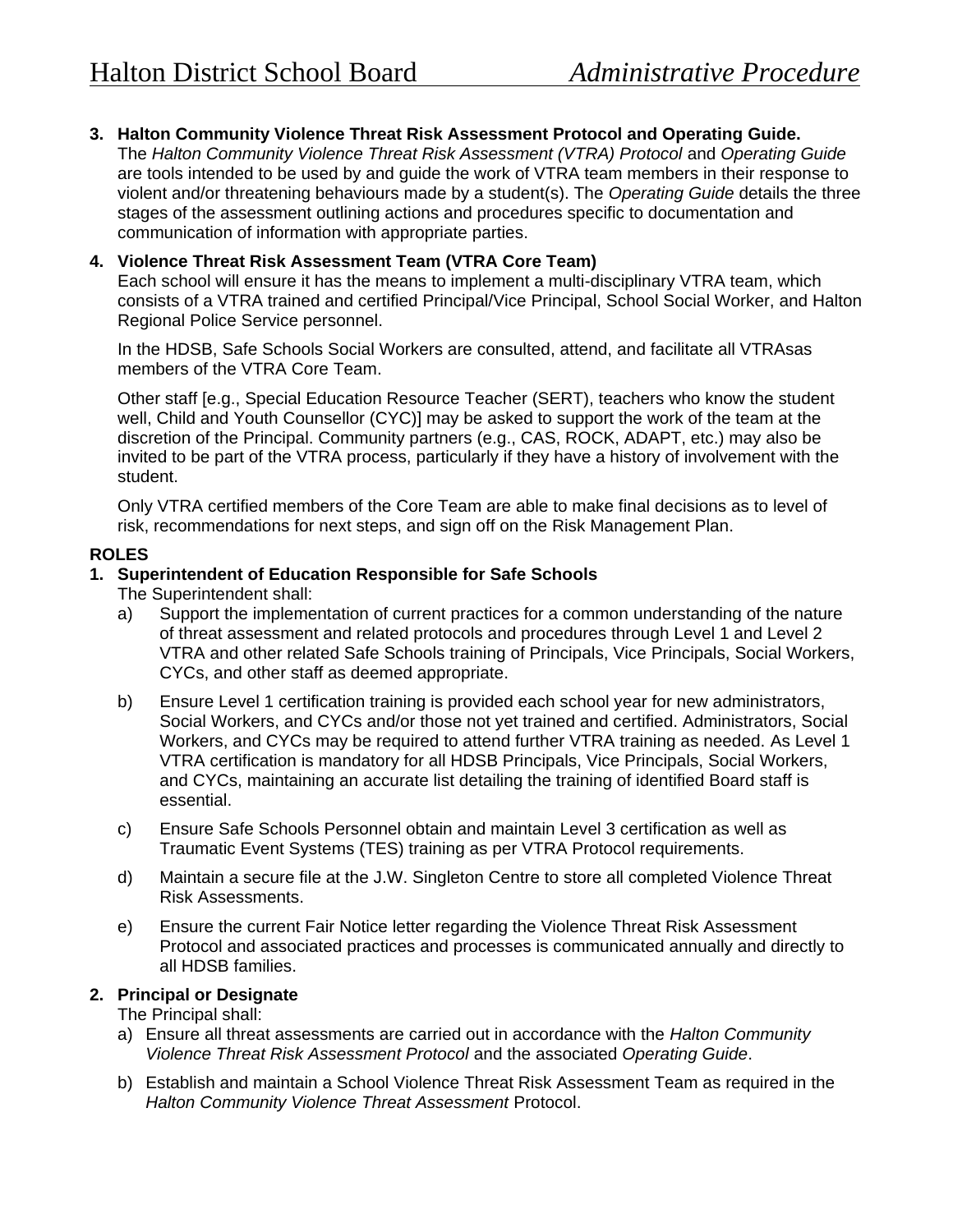- c) Ensure every administrator at the school is trained and certified in the *Halton Community Violence Threat Risk Assessment Protocol*.
- d) Contact and consult with the following personnel when a VTRA is considered, as per the checklist in the VTRA document:
	- i. System Principal of Safe Schools
	- ii. Halton Regional Police Service personnel
	- iii. Appropriate school staff and Professional Support Services staff (if applicable)
	- iv. Manager of Student Services (if applicable)
	- v. System Principal of Special Education (if applicable)
- e) Seek consensus among the VTRA Core Team whenever possible but ultimately be responsible for making the final decision as to whether a VTRA is called after consulting with the Core Team and those outlined in d), above, as appropriate.
- f) Ensure the necessary preparation and local data collection has occurred ahead of the meeting of the VTRA Core Team when a VTRA has been called.
- g) Inform Family of Schools Superintendent, System Principal of Safe Schools, and the appropriate Manager of Student Services (if applicable) and/or the System Principal of Special Education (if applicable) of the outcome of the VTRA process.
- h) Ensure all steps in the VTRA checklists have been followed at both the start and the conclusion of the VTRA process (e.g., notification of families of both the threat maker and the target).
- i) Ensure the original copy of the *Violence Threat Risk Assessment Form* is forwarded to the System Principal responsible for Safe Schools for review and retention. There is only one (1) copy of the final VTRA document and it resides with Safe Schools.
- j) Ensure no notes in any form are taken by anyone attending the VTRA aside from "tombstone notes" indicating the student's name, the date, and the location of the VTRA. Additional notes, with respect to follow up and/or next steps only, may be generated when an individual has a particular responsibility as part of the Action Plan or Intervention Plan; such notes must be considered highly confidential and be limited to essential information only for the purposes of carrying out an individual's responsibilities.
- k) Ensure the completed VTRA *Intervention Plan, Action Plan*, and *VTRA Summary Report* are retained in the documentation folder of the student's OSR.
- l) For those students deemed Medium or High Risk, a Risk Management Plan (RMP) must be developed, filed in the OSR, and communicated to all staff as appropriate as per the requirements and limitations of the OHSA, YCJA, MFIPPA, and other relevant legislation.

# **3. Staff**

Staff shall:

- a) Report all incidents of worrisome and/or threatening behaviour to the Principal.
- b) Use teaching and learning practices that support the development of healthy relationships, making good choices continuing their learning and achieving success.
- c) Support the Violence Threat Risk Assessment (VTRA) as required.
- d) Ensure *no* notes in any form are taken when attending the VTRA aside from "tombstone notes" indicating the student's name, the date, and the location of the VTRA. Additional notes with respect to follow up and/or next steps *only* may be generated when an individual has a particular responsibility as part of the Action Plan or Intervention Plan; such notes must be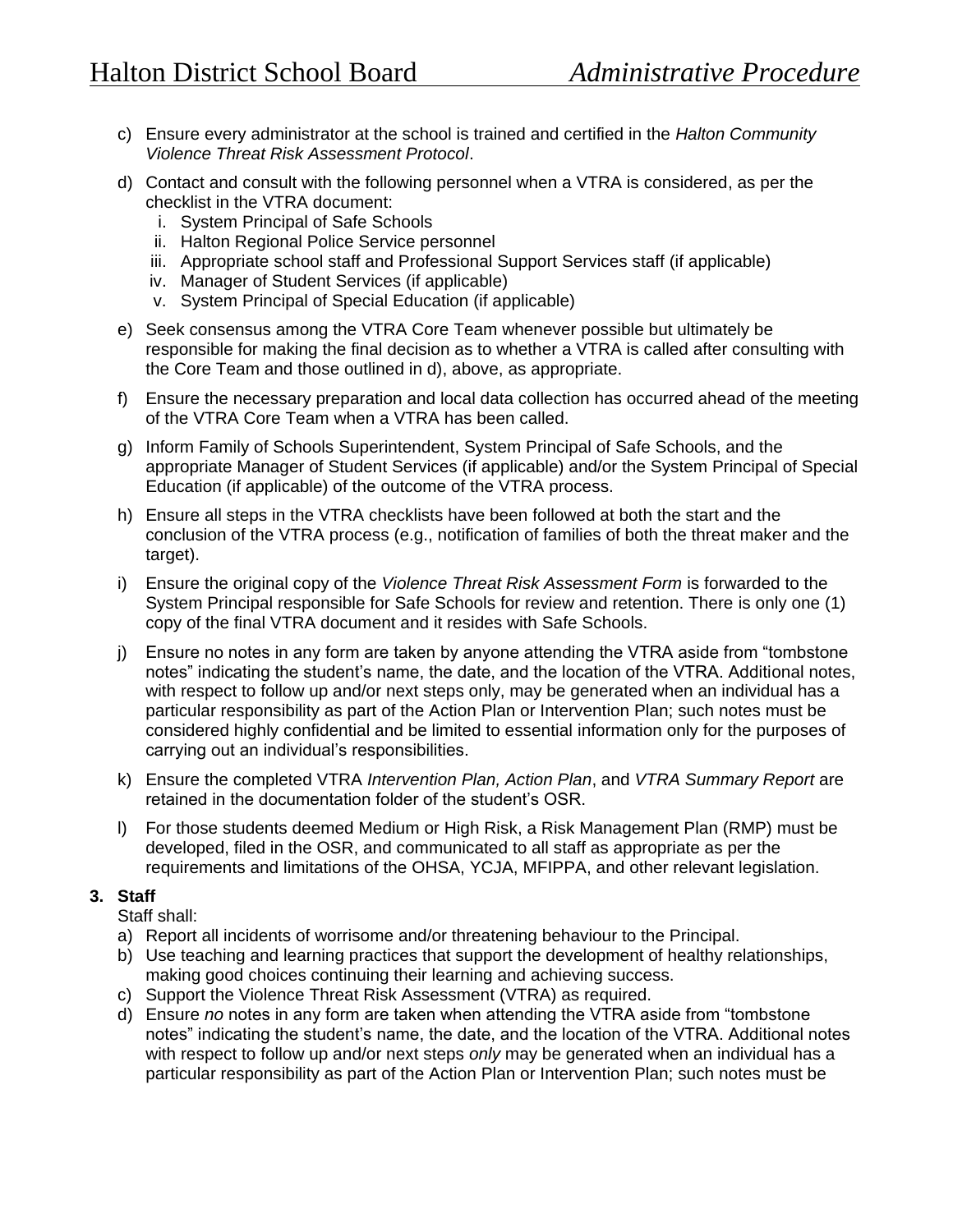considered highly confidential and be limited to essential information only for the purposes of carrying out an individual's responsibilities.

## **PROCEDURES**

## **1. Violence Threat Risk Assessment Process**

All Violence Threat Risk Assessments (VTRAs) are to be completed in accordance with the *Halton Community Violence Threat Risk Assessment Protocol* and *Operating Guide*. The *Violence Threat Risk Assessment Forms* are to be completed in their entirety and to the best of the team's ability for both Level 1 and Level 2 assessments.

#### **2. Mandatory Consideration of a Violence Threat Risk Assessment (VTRA)**

Thresholds for VTRA Protocol activation and mandatory consideration of a VTRA include but are not limited to the following:

- Serious violence or violence with intent to harm or kill
- Verbal / written threats to kill others ("clear, direct, and plausible")
- Use of technology (e.g., computer, mobile phone) to communicate threats to harm or kill others or cause serious property damage (e.g., "burn this office down")
- Possession of a weapon (including replicas)
- Bomb threats (including making and/or detonating explosive devices)
- Fire setting
- Sexual intimidation and/or assault
- Chronic, pervasive, targeted bullying and/or harassment
- Gang related intimidation and/or violence
- Hate incidents motivated by factors including but not limited to race, culture, religion, and/or sexual or gender diversity (includes extremism and extremist views advocating violence)

Mandatory consideration of a VTRA is defined as consultation with the Halton Regional Police Service (HRPS) and the Safe Schools Principal (and/or designated Safe Schools Social Worker) when determining whether a VTRA will be called. This triangulation of decision making (school lens, clinical lens, police lens) will enable Principals to make informed decisions with respect to VTRAs and the safety of their school communities.

Further consultation with other staff (e.g., school staff, school based social worker, Manager of Student Services, Special Education personnel) may be made as appropriate to assist in decision making.

#### **3. Document Retention and Access**

The Halton District School Board will retain the original copies of the completed Violence Threat Risk Assessment (VTRA) Forms in a secure location at the Board office.

Board officials and other signatories to the Halton VTRA Protocol who participated in a given VTRA may request access through the HDSB Safe Schools department. Permission to view completed VTRA documents will only be granted to assist law enforcement as per MFIPPA or for other lawful purposes where the VTRA document is viewed as essential to protecting the health and safety of other persons in the community.

Parents/Guardians (or a student over the age of 18 years of age or who is 16 or 17 years of age and withdrawn from parental control), through a formal written request addressed to the Superintendent of Safe Schools, may access their child's Violence Threat Risk Assessment Forms; this will include demographic information, background information relating to data collection, answers to the Series Questions Action Plan, the Intervention Plan, the Action Plan, the VTRA Summary Report, and any applicable follow up documentation.